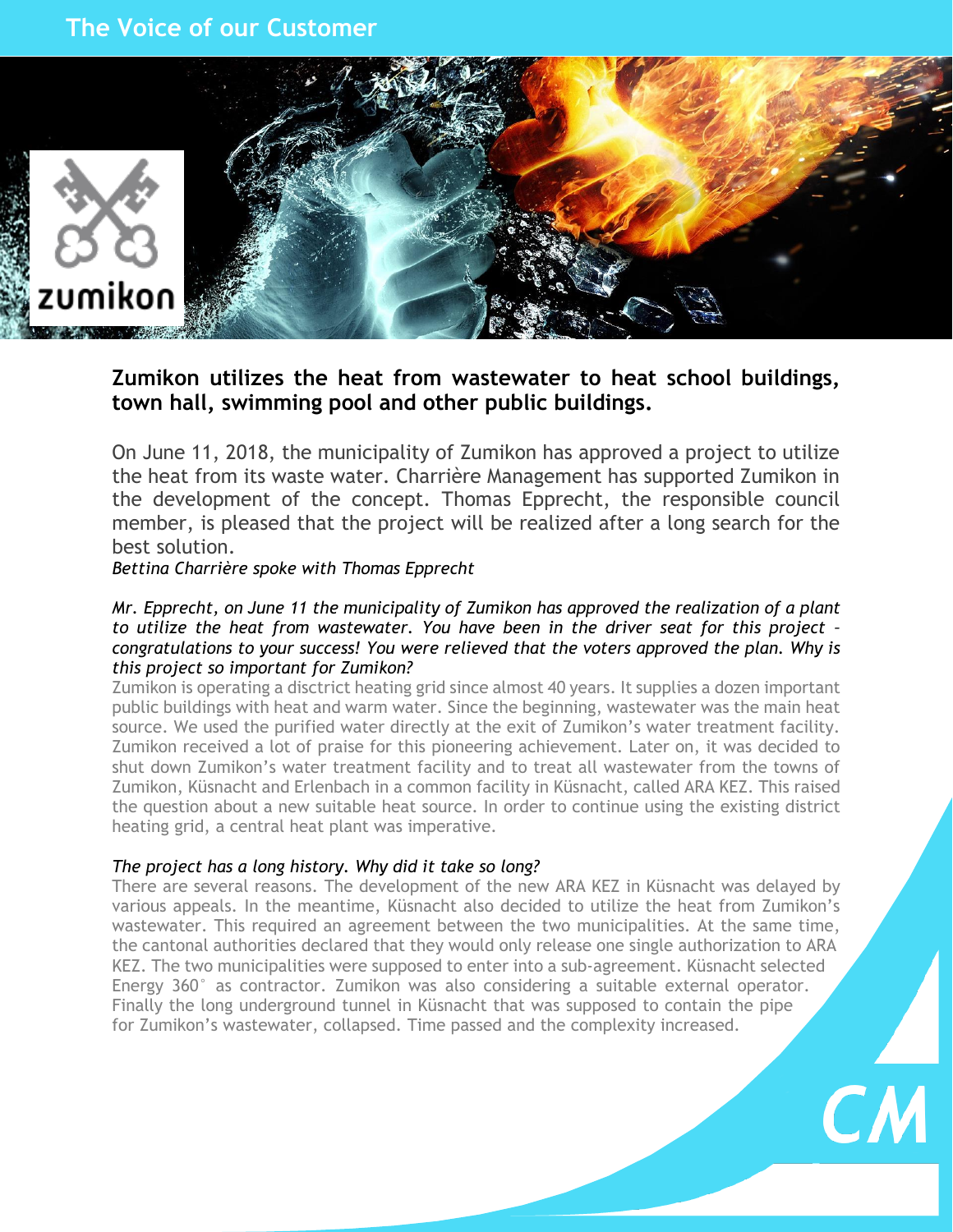

The projected plant comprises:

- $\circ$  heat extraction from untreated wastewater
- $\circ$  heat pump (550 kW)
- o buffer heat storage
- o two back-up oil tanks

The heat pump covers 75% of the heat demand of approx. 3'200 MWh of the connected buildings:

- $\circ$  2 school buildings
- o swimming pool
- $\circ$  town hall
- $\circ$  community center and child care
- o church

The project will be realized as an energy contracting under a 30-year contract with Energie 360°.

## *Which alternatives have been considered, and why was the utilization of heat from wastewater chosen?*

The utilization of heat from wastewater was an obvious choice since the beginning: in the past, we used the purified water; in the future, it would be the untreated water. We took some detours because at the time when the closure of Zumikon's water treatment facility was decided, we didn't fully trust the new technology for heat exchangers with untreated water. Therefore, before my tenure, a heating plant fueled by wood chips was considered. Some citizens suggested equipping a large field with borehole heat exchangers to supply the district heating grid. Both ideas were not put to a public vote. Thanks to the delays in the construction of ARA KEZ and the technological progress that occurred in the meantime, we were able to reconsider the obvious solution.

 $\overline{\mathcal{L}}$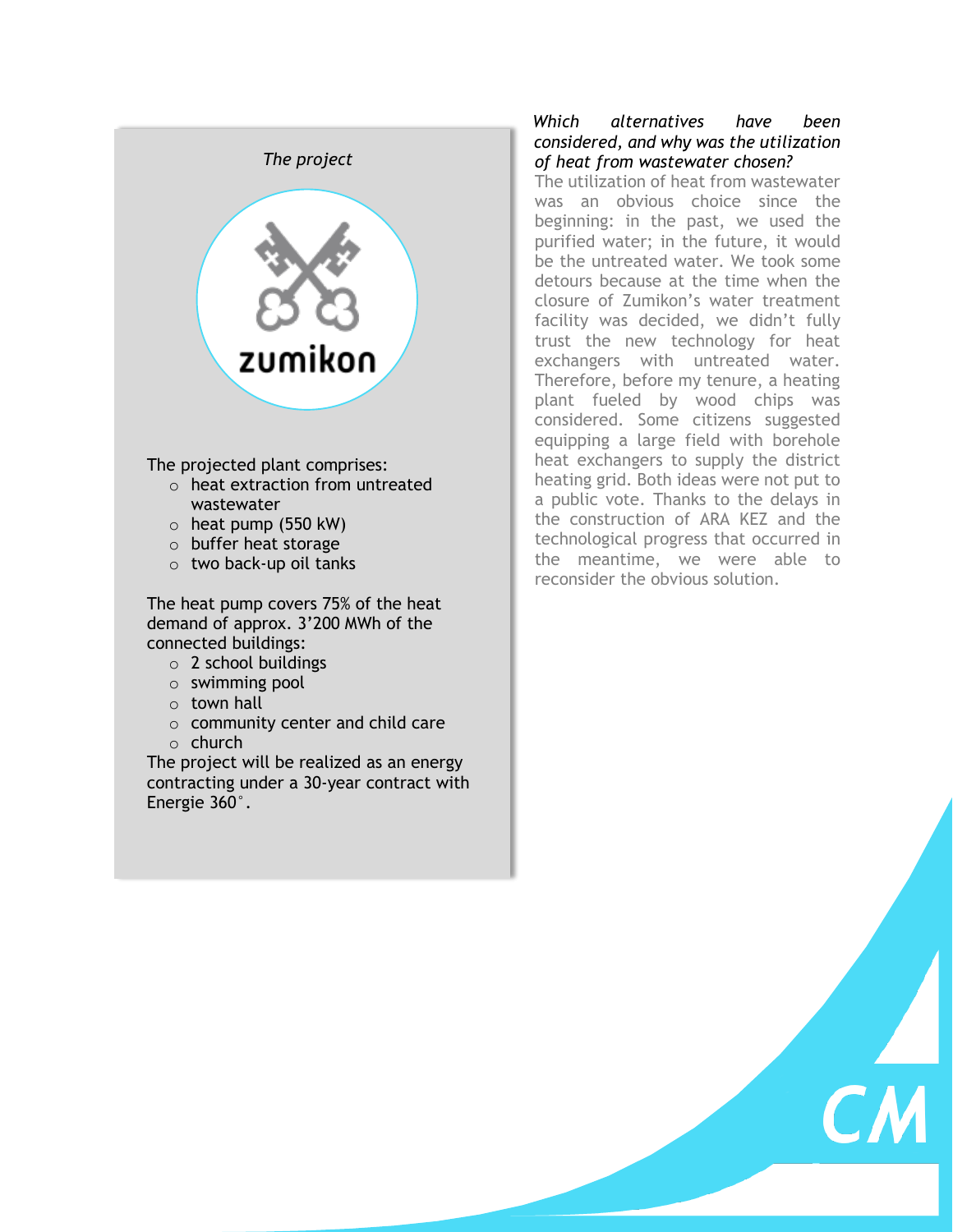# *Which essential elements lead to the approval of the project by the citizens of Zumikon?*

We didn't conduct any opinion polling. However, the very clear voting result and the fact that the project was approved without any discussion – which in Zumikon is rather exceptional – indicates that the voters agreed with the arguments of the municipal council. Essential was presumably the fact that with the proposed solution, we can avoid high initial investments. The costs will be distributed over the years through the energy price. This may sound surprising, since Zumikon is perceived as a rich town. However, we have to decide very carefully on each investment. Out of each Swiss Franc of taxes that Zumikon collects, 85 cents go into the cantonal tax revenue sharing. Neither a relief of the tax revenue sharing nor an increase of the municipal tax rate are realistic these days. Another reason for the approval could be the fact that with the chosen contracting solution we are buying a "worry-free-package". We don't have to worry about the coordination of operation with Küsnacht, and we receive energy for 30 years at a predefined price.

#### *The municipalities of Zumikon and Küsnacht both want to use heat from the same wastewater channel. Is this even feasible?*



Thomas Epprecht is municipal councillor of Zumikon since 2014 and responsible for the security and buildings departments. He studied biochemistry and holds a PhD of the University of Zurich.

During his professional career as a risk expert, he developed comprehensive expertise in the fields of environment, security, genetic engineering and nanotechnology. He was a member of the Executive Committee at Swiss Reinsurance Company.

He is married and father of two sons and one daughter. His personal interests are literature, wood crafts and architecture. He also likes to travel.

Of course, why not? However, you need rules, if two parties are using the same resource. Zumikon is situated above Küsnacht. If we would extract all the heat that we require in Zumikon on cold days, Küsnacht wouldn't have much heat left. Therefore, we have agreed that Zumikon has the right to cool down the wastewater to 7-8°C, and Küsnacht has the right to extract the remaining heat down to 3-4°C. This implies that on very cold days both towns have to supplement heat from fossil energy sources. The minimum end temperature of  $3-4^{\circ}C$  is necessary to ensure that at the confluence of all wastewater streams in ARA KEZ the inlet temperature is at least 10°C. This corresponds to the requirements of AWEL, the competent cantonal authority, and is required for proper functioning of the water treatment facility. Choosing the same operator, Energie 360° AG, for both Zumikon and Küsnacht is also ideal for another reason: it allows for a flexible usage of the available heat depending on the heat demand in each of the district heating grids as well as price and availability of the back-up fossil fuels.